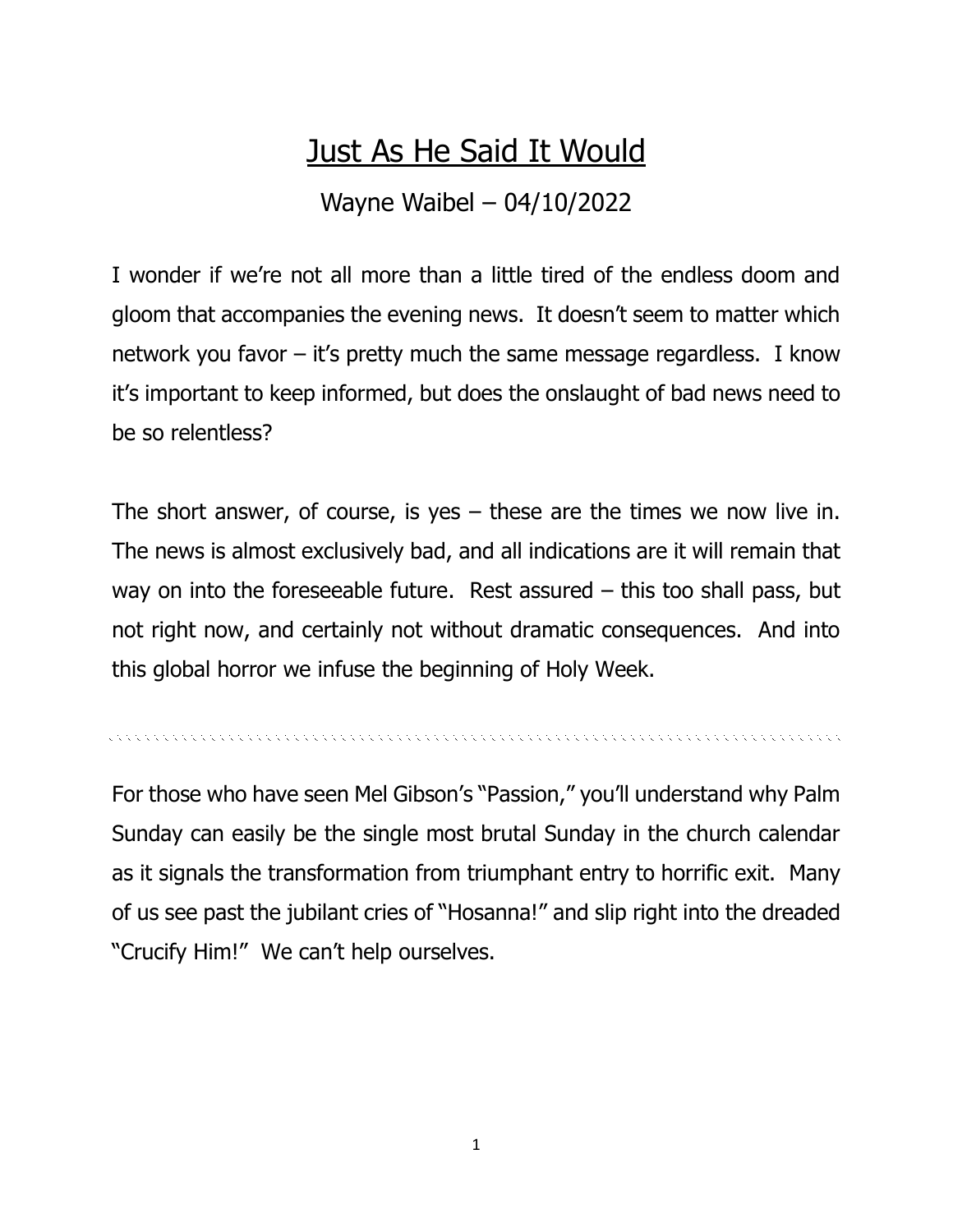About the only way I am able to throttle back on the anguish of this day is to extend the perspective to the political arena. There is a sort of comfort that washes over me as I replay the events of Palm Sunday comparing the two processions that take place on this day.

Jerusalem is a city of maybe forty thousand people during the first century. With the Jewish festival of Passover being celebrated, its ranks have swelled to upwards of two hundred thousand pilgrims. Anticipating civil unrest with that influx of humanity, a Roman garrison enters the city from the west with Governor Pilate in the lead on his war horse in full armor. They make no pretense about why they have come. It is a very deliberate show of force designed to intimidate and control. This is how Empire operates.

Jesus and His followers enter Jerusalem from the east. He sits atop a lowly donkey, which puts Him just barely above the heads of the throng that accompanies Him. This is Christ's last public appeal to join the kingdom of God. His entry is the complete antithesis of the Roman conquerors. Lordship, especially messianic lordship, is defined in terms of servanthood, gentleness, humility, peacableness, mercy and self-giving acts of generosity and compassion.

This became the dividing moment in history where the Messiah entering from the east would intersect with the empire entering from the west and ultimately – absolutely, and forever change the course of humankind. It's of little wonder that the transformation would be brutal.

2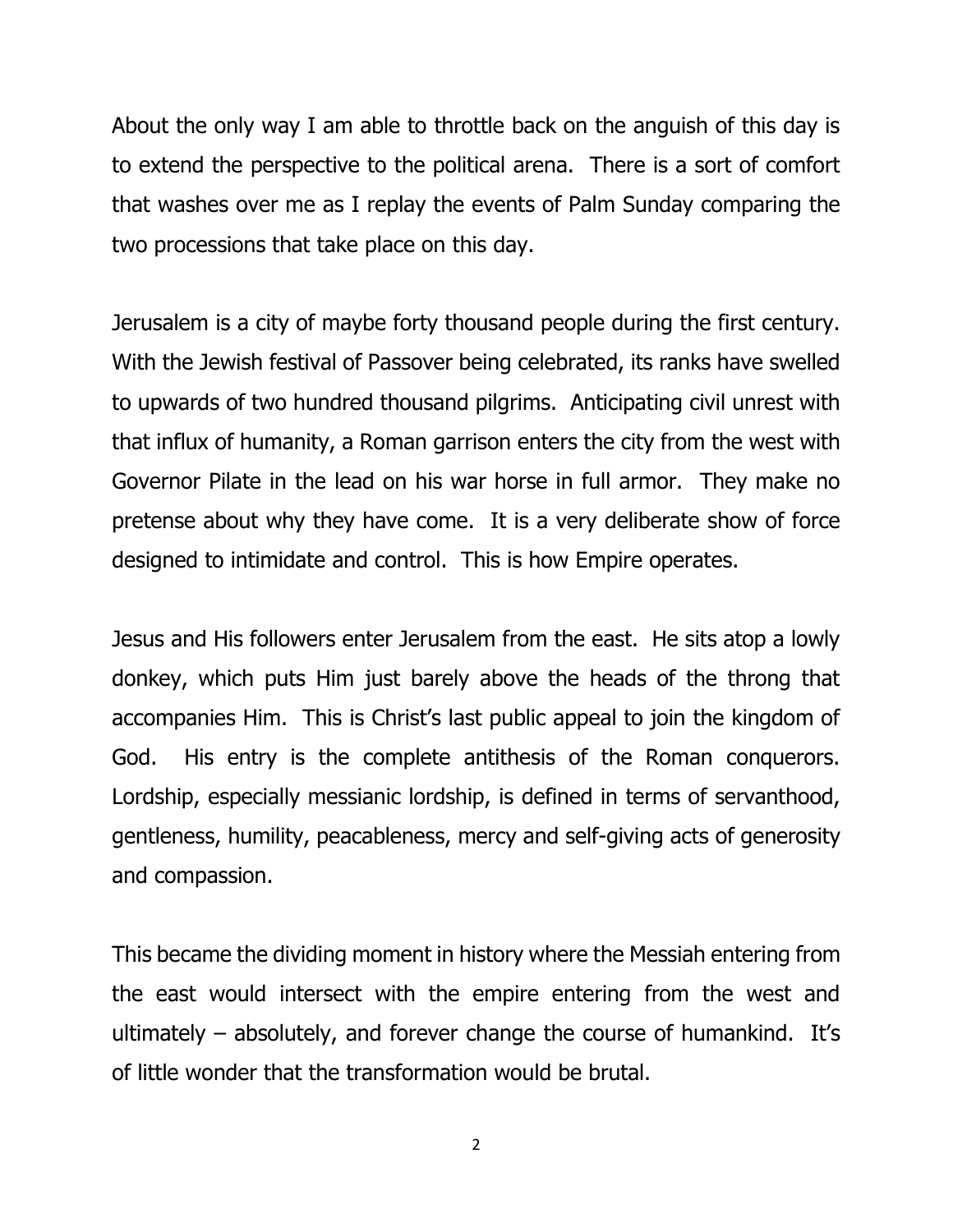Under the current conditions we find ourselves, it's very easy to parse out the failures of humanity – of our leaders – of our global industries – the list is endless. The situations we are called upon to rise above are many and daunting. It is near impossible for most goal-oriented human beings to separate their actions from their anticipated rewards.

Today's world does not abound in patience, but we're getting a heavy dose of opportunity to exercise patience at this point in time. Some of us will seize upon that and come out the other side of this vindicated and refreshed – others will not.

It's incumbent on each of us, therefore, to extend our very best to those who will struggle. Peace and reconciliation become possible when common folks with uncommon courage oppose exclusionary practices and policies and stand with "the one who comes in the name of the Lord." The only path to true freedom is to choose to serve others.

We view Palm Sunday as a celebration. Many churches begin the service by having their children process in waving palm branches and exclaiming "Hosanna!" I think the reason I have such a hard time viewing that scene as uplifting is because I know that in first century Palestine the same people who shout "Hosanna!" today are going to be even more emphatic later in the week when they cry "Crucify Him!"

3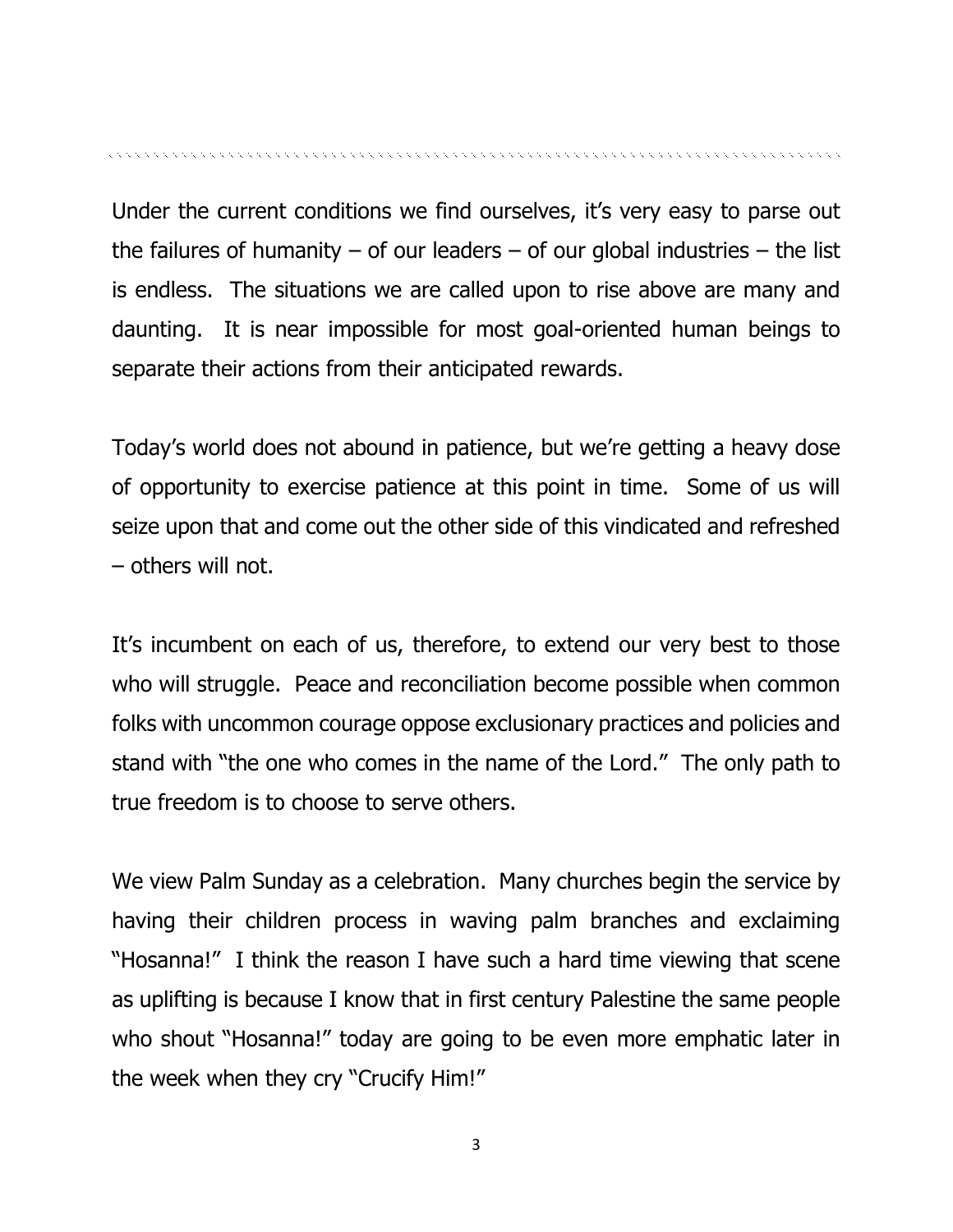The transformation from "Hosanna!" to "Crucify Him!" – from welcome to rejection – from death to resurrection was all part of God's plan. At first blush it does not seem fair or even effective, but we do not think as God thinks. His understanding is so far beyond our own that we are left only to marvel at His bold handiwork.

Jesus, who did not seem important and did not seem respectable to the authorities of His day, became, and remains central in the plan and action of God. There is a tendency on our parts as humans, to second guess God. Where was the good news in all of the atrocities associated with the passion of the Christ? Simply put – without the cross, there could be no resurrection, and without the resurrection  $-$  no redemption.

As difficult as it is to dwell on the events leading up to our Lord's sacrifice – they are nonetheless essential components in God's ultimate and intimate plan for humanity. One is to give thanks not for the good things God gives, but because God is good. His steadfast love endures forever. In the end, the only appropriate response is praise.

The bible becomes the word of God only in the moment that God speaks to us through it. In that – how does the trial and execution of His Son speak to us, and how are we able even to bear hearing it?